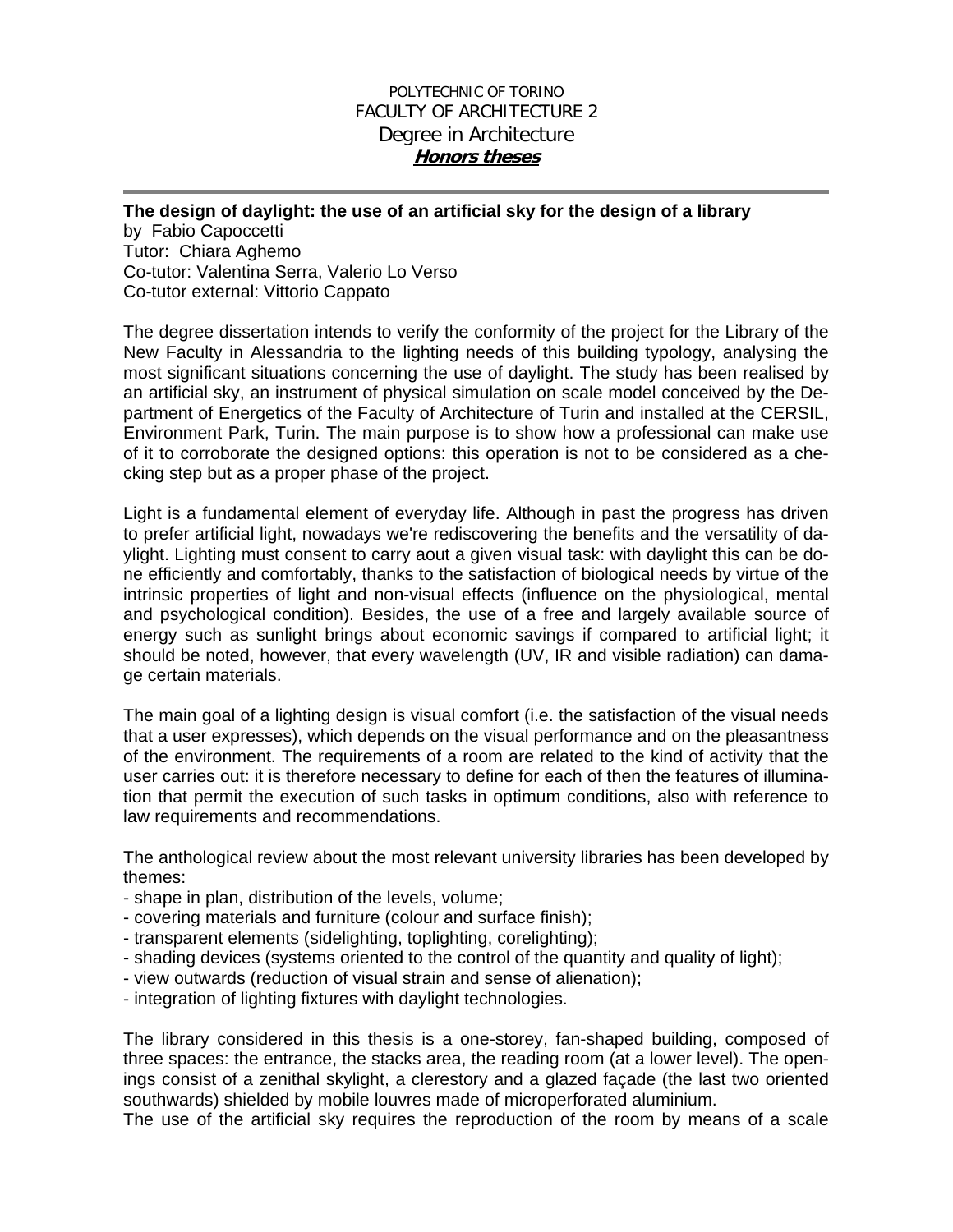model, targeted to the specific exigences of the simulation. Opaque and transparent surfaces have been reproduced with their own optical characteristics, while for the louvres (realised with technical fabrics) four geometric configurations have been considered, three different tilt angles (of which one represents closed louvre boards) and the absence of the shading device.



The artificial sky allows to make quantitative assessments: the data acquired by luxmetric probes are elaborated in order to represent illuminance levels through isovalue curves in plan or section and annual trends.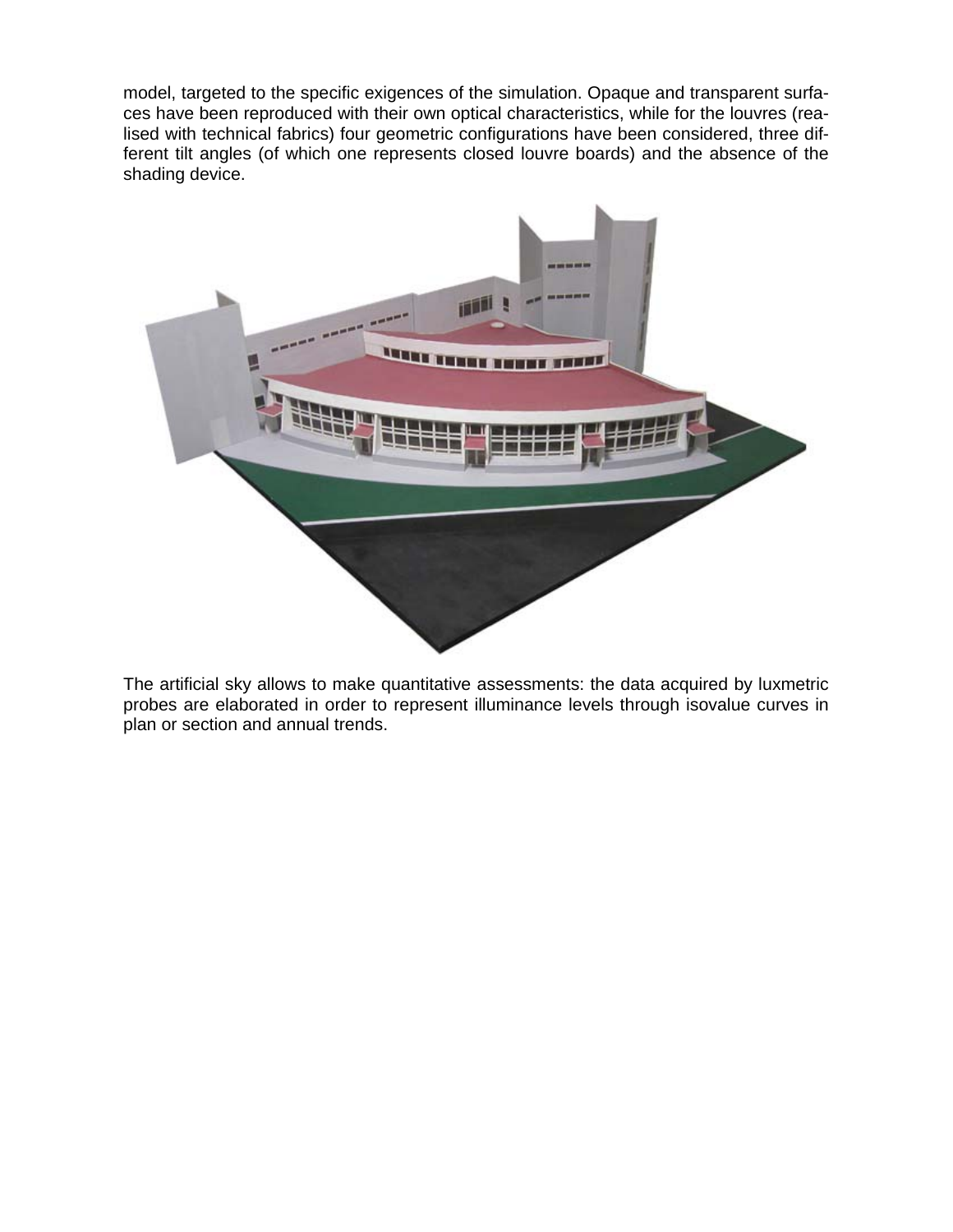

Valutazioni quantitative (cielo): isoFLD in pianta e andam. in sezione

The artificial sun supplies with qualitative data in the form of photographs showing the shade dynamics and the presence of glare or other aspects of the lighting scene.

## Valutazioni qualitative (sole): punto di ripresa A, 21 marzo, cfgz. 2